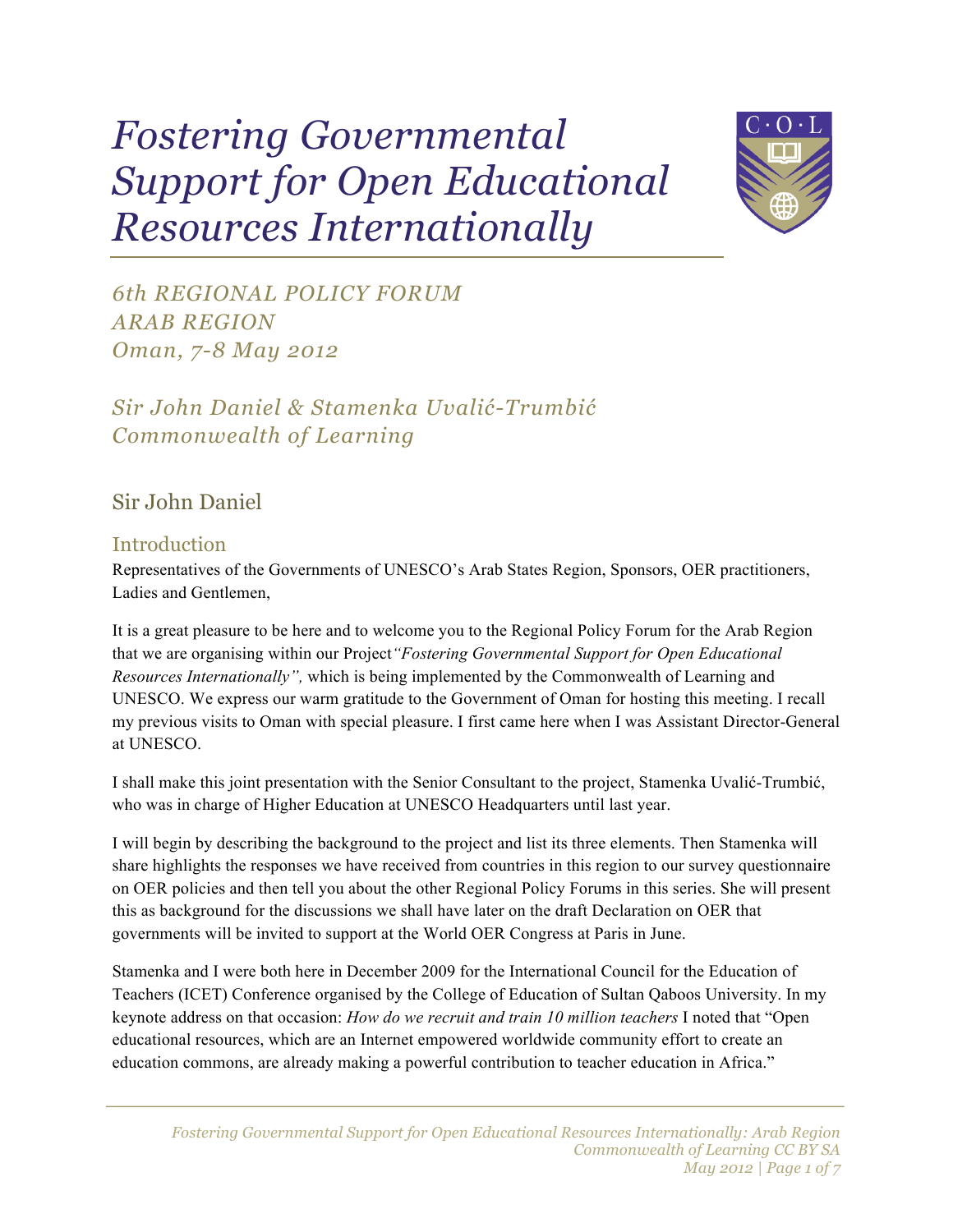In her presentation at the same event Stamenka also made reference to the new revolution of OER as a worldwide pool of excellent teaching and learning materials that can be fully adapted to local needs.

On that occasion, we also visited the Oman branch of the Arab Open University and we are pleased that the Arab Open University is represented here today. I well recall the signing ceremony in Kuwait that launched the Arab Open University when I was Vice-Chancellor of the UK Open University.

Let me turn to our project and tell you about it. Since we talked about it here in 2009, the OER revolution has continued to evolve. The aim of this project is to foster governmental support for OER.

Later Stamenka will share a first analysis of the responses from governments in the Arab States Region to our survey about OER policies. Globally, we have received replies from over one hundred jurisdictions and they are being analysed in South Africa for presentation at the World OER Congress.

I shall begin by setting the stage.

#### UNESCO World Conference on Higher Education

Three years ago UNESCO held a World Conference on Higher Education of which Stamenka was the Executive Secretary.

For those who were present one of the memorable moments of the Conference was a robust exchange about Open Educational Resources between two South Africans. Professor Brenda Gourley, then Vice-Chancellor of the UK Open University, explained how the UKOU was making much of its course material available as OER on its OpenLearn website.

However, Professor Barney Pityana, then Principal of UNISA, the University of South Africa, asked if OER were not potentially a form of neo-colonialism, with the north pushing its intellectual products at the south.

We believe that this was one occasion when flagging a potential problem early helped the world to avoid it. At our Policy Forum on OER in Africa in February we found a vibrant culture of creation, re-use and re-purposing of OER.

Our host for the African Regional Policy Forum in February was none other than UNISA which now has a proactive institutional strategy in favour of OER.

And UNISA is not alone. The African Virtual University (AVU) has developed an Open Education Resources Portal launched in 2011 which makes available 219 open educational modules in three languages (largely in maths and sciences); developed collaboratively in 10 African countries and the resources have been downloaded by 142 countries, with significant downloads in Brazil and the USA.

The flow of OER is now becoming truly multi-directional and global. For example, OER created at the Kwame Nkrumah University of Science and Technology in Ghana are used at the University of Michigan. Similarly medical OER from Malawi have found their way into teaching in a number of other countries.

The reason that we are conducting this project and holding these Regional Policy Forums is simply that Open Educational Resources have great transformative potential for education at all levels. OER make a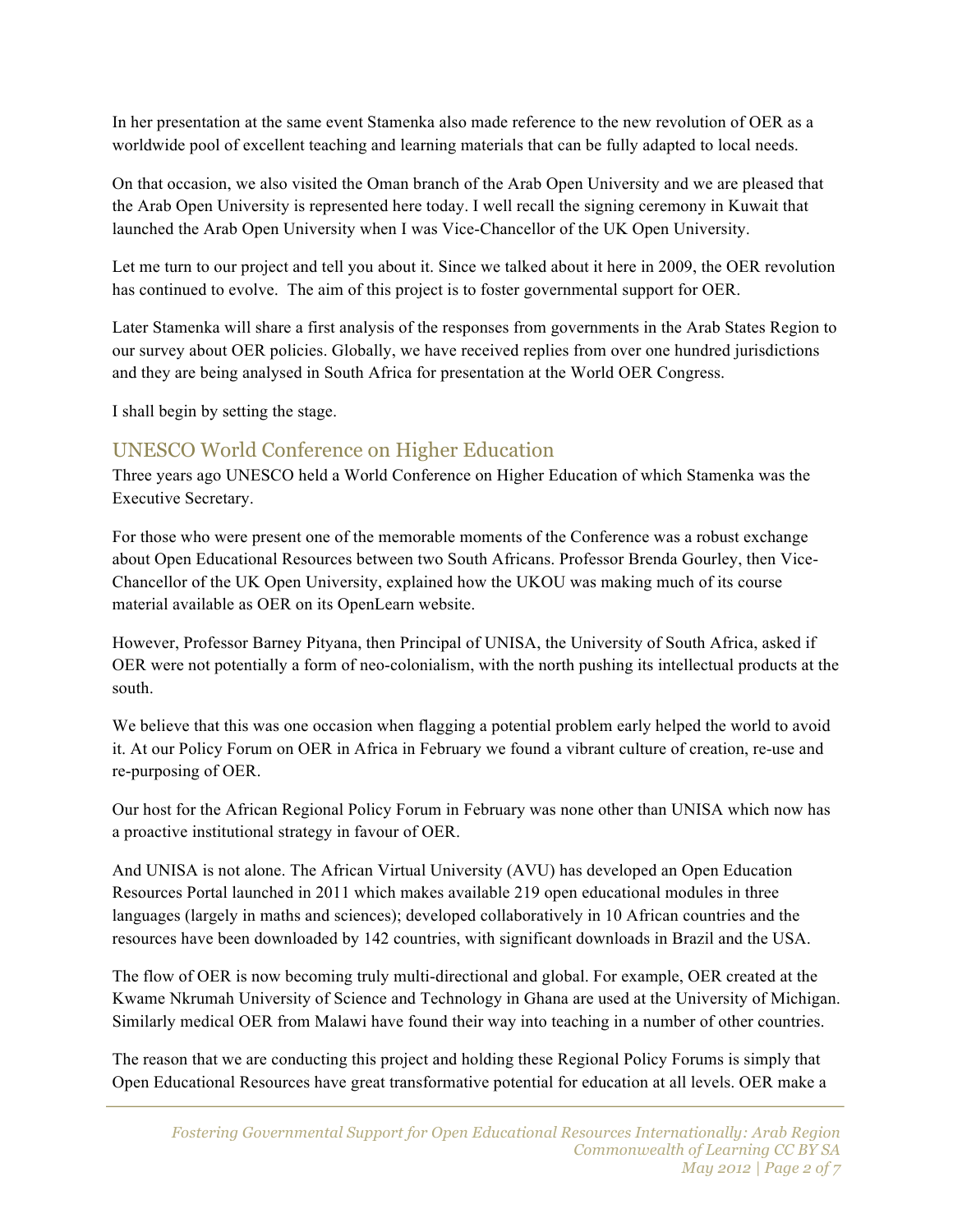strong statement that education and knowledge are public goods and enable governments to maximise the benefits of their considerable investment in educational materials.

So let me recap the story so far. I take you back to 2002, when UNESCO began its involvement in OER. At the beginning of the century an important trend began to develop.

In 2001, MIT announced its OpenCourseWare programme and began putting some of its course material free of charge on the web, an initiative that sounded too good to be true, coming from such an eminent institution.

#### UNESCO Forum 2002

As a consequence of the enthusiasm generated by MIT's OpenCourseWare project UNESCO organised a Forum on the Impact of Open Courseware for Higher Education in Developing Countries in Paris in July 2002.

The Forum brought together major partners, MIT, the Hewlett Foundation, the Commonwealth of Learning (COL) and HEIs from the developed and developing worlds to explore this new approach to making teaching materials available and suggest how it might help developing countries to access knowledge and educational resources of quality.

This Forum was a major milestone for the OER movement. The term Open Educational Resources was coined at that meeting to mean educational materials that may be freely accessed, reused, modified and shared.

The participants adopted a Declaration which expressed "their wish to develop together a universal educational resource for the whole of humanity, to be referred to henceforth as Open Educational Resources".

This 2002 Forum on Open Courseware and OER stimulated a series of developments and created a global movement for the open licensing of educational and creative works.

Through an internet discussion forum led by UNESCO's Institute for Educational Planning (IIEP) in 2007 an OER community was developed bringing together some 500 individuals from 90 countries to chart the future of OER in education.

In 2010 UNESCO's Communication Sector developed this into the World Summit on the Information Society Platform OER Community, which now has upwards of 1,600 members.

Despite all the enthusiasm and idealism, however, the awareness of the OER movement was mostly limited to the grassroots level. The 2002 Forum at UNESCO, building as it did on the MIT OCW experience, focussed only on higher education.

By 2009 it was easy to get the impression that the Open Educational Resources community had become, paradoxically, a somewhat closed group of enthusiastic producers of OER with much less attention to their crucial value, which is their re-use, adaptation and re-purposing.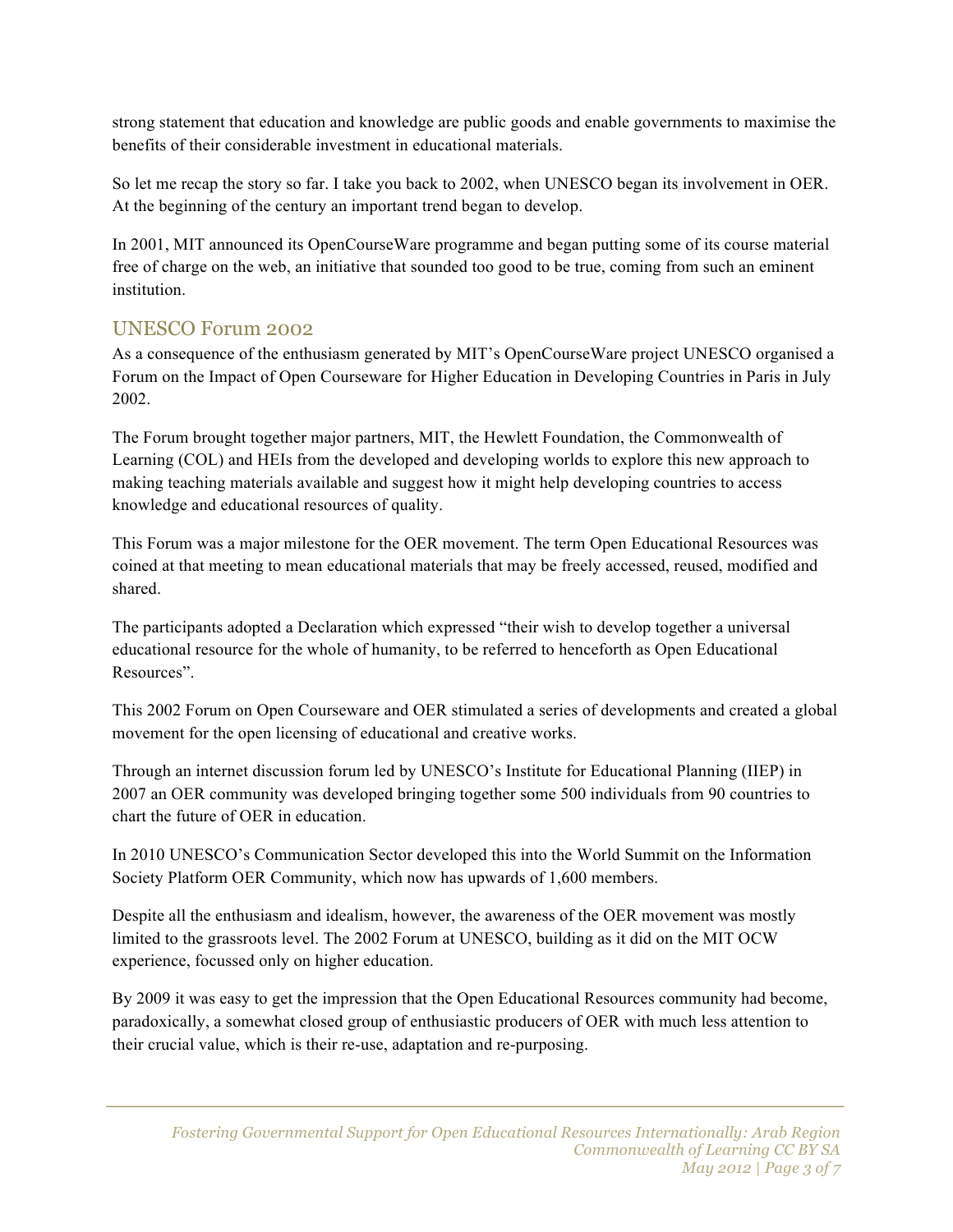I mentioned the 2009 UNESCO World Conference on Higher Education, which brought together close to 2,000 participants representing higher education worldwide. In its Communiqué the Conference urged governments to give more attention to the roles of ICT and OER.

As a result, later that year a resolution was presented at UNESCO's General Conference, requesting it to promote OER further, and arguing that the time was now ripe to bring OER to the attention of politicians.

# Taking OER Beyond the OER Community

UNESCO and COL took up this challenge with a project called Taking OER Beyond the OER Community: Policy and Capacity for Developing Countries, led by UNESCO's Zeynep Varoglu and COL's Trudi van Wyk, both of whom are here with us today. The project took us through 2010 and 2011 and achieved some useful outcomes.

We held nine workshops on OER for education leaders in Africa and Asia along with three online forums and a policy forum in Paris. Taken together these workshops reached hundreds of decision makers from many countries, most of whom previously had only a vague idea of OER and their potential.

Following the advice from those meetings UNESCO and COL produced two documents late last year and they are available to you: *A Basic Guide to OER* and *Guidelines for OER in Higher Education.*

Both documents can be downloaded from the COL website.

All this laid the foundations for the next stage. Having increased awareness of OER among educational leaders the project has now evolved to focus primarily on governments. It is called *Fostering Governmental Support for OER Internationally* and is partially funded by a grant from the Hewlett Foundation.

The project has three interlinked activities.

#### Survey of Governments

First is a survey of all the world's governments, being conducted collaboratively by COL and UNESCO to find out whether they already have, or intend to develop, policies on OER. All the governments of the countries represented here will have received survey questionnaires from UNESCO. To date we have received replies to the Survey from 8 countries in the Arab States Region as listed here. In some cases more than one reply was received, from different ministries.

We are most grateful to those who have already replied and invite governments who have not replied to do so.

I now hand over to Stamenka to share some highlights from the responses that we received to our survey from this Region and tell you about the other Regional Policy Forums.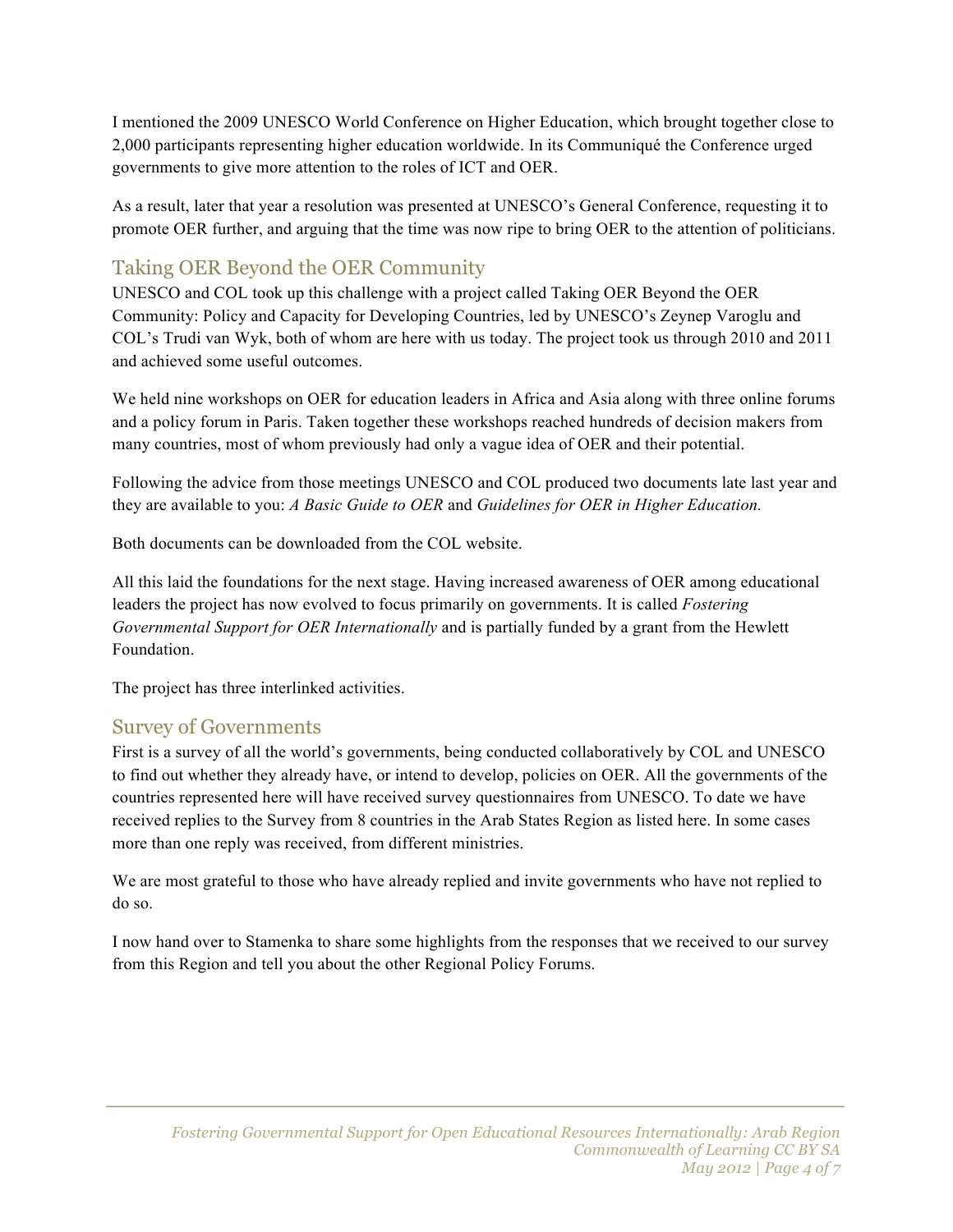# Stamenka Uvalić-Trumbić

# Responses from the Arab States Region

Sir John noted that we had received responses from eight countries in the Region.

Responses to the Survey questionnaire were received from: Algeria, Bahrain, Iraq, Lebanon, Morocco, Oman, Qatar and Tunisia, and some have sent back more than one questionnaire (e.g. Morocco).

Although none of the eight countries report on having explicit governmental policies on OER, half of the countries have some strategy related to eEducation or eLearning that includes or could include OER (Algeria, Bahrain, Lebanon, Morocco). A few examples follow.

Algeria is developing a strategy on eEducation and would like to become involved with OER through the newly established Division on pedagogical and didactic resources within the Ministry.

In Bahrain, the Ministry of Education has developed an eLearning project with a website for sharing resources.

Although Lebanon reports not having a specific strategy on OER, its Ministry of Tele-communication is planning to promote "A tablet for every student" and in this context OER will be offered as an extracurricular activity.

The survey response from Morocco indicates that the Ministry of Education has created a National Laboratory of Digital Resources, which, among its tasks, is in charge of the production and labeling of digital educational resources. Within this laboratory, some resources were produced as OER. In addition, an official ICTs website of the Ministry, with a management platform for open source content "DRUPAL" has been created and Ministerial briefings make a reference to OER.

In addition there is an interesting example of the Morocco-Korea Centre under the aegis of the Ministry which has developed good argumentation for the promotion of free software and OER and has a wide range of capacity building activities.

Other capacity-building activities for OER in Morocco have been provided by the Agence Universitaire de la Francophonie (AUF).

Countries that are not as yet active with OER, are interested in becoming so in the future for a number of reasons, international collaboration and knowledge sharing being strong incentives.

For example, for Iraq and Qatar, the motivation to become more active is becoming part of global movements and trends. Iraq is also interested in OER because they provide flexible learning resources, and tools for teachers, and foster the use of modern technologies.

Other reasons for becoming more active in OER are that they promote equity of access and reduce costs (Morocco), and promote knowledge sharing and quality resources (Oman, Tunisia).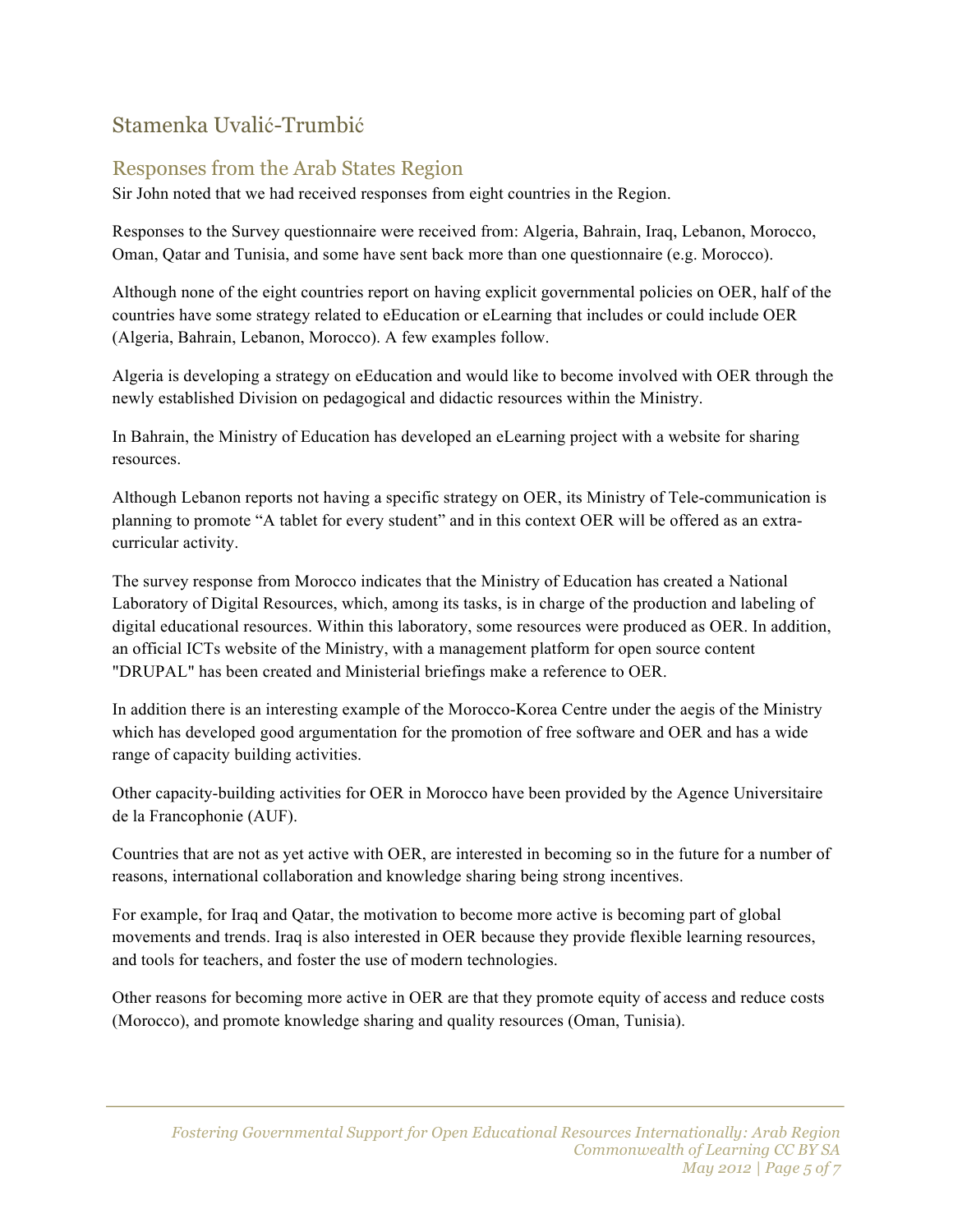Oman already has an Education Portal at the level of the Ministry of Education that shares resources and could be used for OER because of the benefit they offer as quality educational resources to teachers and students.

Obstacles cited to the use of OER vary in this region as in others. Sustainability is a major issue but piracy on the Internet is mentioned by Morocco. Language and cultural diversity are also cited by Bahrain and Qatar as prominent challenges as very few OER exist in the Arabic language.

Most countries require or depend on government plans (Tunisia, Qatar) and would need to have government incentives or action plans to become active with OER. Responses emphasize that educational materials and textbooks are provided entirely or to a great extent from public funds (Morocco, Oman, Qatar, Tunisia).

These varied responses from the Arab region resonate strongly with the responses we got from Africa, Latin America, Europe and the Asia-Pacific Region. You could summarise it by saying that although there is a sincere desire to create and share digital resources, relatively few countries have formalised it into an OER policy or initiated systems for the open licensing of educational material that clarify who may use it and how.

## Regional Policy Forums

The second element of this project is a series of regional policy forums like this one.

This meeting in Oman is the sixth and last in the series.

We held a mini-forum in January in the Barbados for Caribbean countries and a Regional Policy Forum for Africa in February in Pretoria, South Africa. At the end of last month there was a similar meeting in Rio de Janeiro for Latin American countries. Three weeks ago we held a mini-forum for the Europe Region in Cambridge, England as part of the Open CourseWare Consortium Conference. Two weeks ago we held the Asia-Pacific Regional Policy Forum. We have now come to the last Regional Policy Forums on OER in the series.

One focus for those meetings – and for the discussion here in a moment – will be the third activity, which is the drafting of a Declaration on OER that will be presented to the World OER Congress in Paris in June.

A very preliminary text was developed late last year after a meeting of the project's International Advisory and Liaison Group. In the Caribbean we did not have the opportunity to discuss the Outline Declaration in detail. However, after the Regional Policy Forum in Africa, a second version of the Declaration was produced, incorporating inputs from Africa.

This was substantially revised and simplified at the Regional Forum for Latin America in Rio, which then received minor revisions at the Europe Forum in Cambridge and improvements in content and style at the Asia-Pacific Forum in Bangkok. You have this fifth version in your packages. Following this meeting, inspired by your inputs here and in the next two days, version 6 of the Declaration will be created.